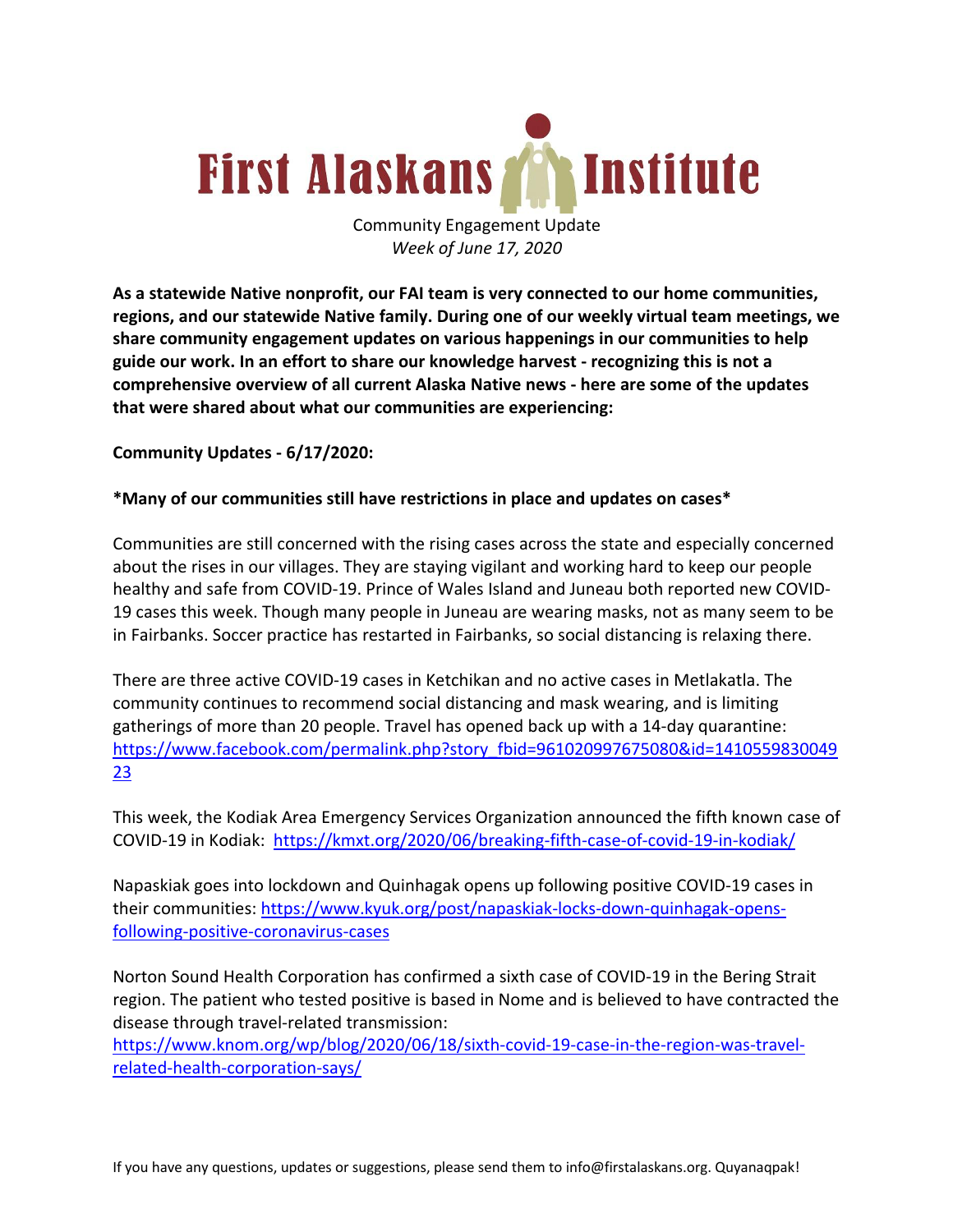With less than 60% of passengers arriving into Bethel volunteering for COVID-19 testing, the City of Bethel hopes to incentivize testing up to 100% with their CARES Act funding: https://www.kyuk.org/post/city-bethel-plans-incentivize-airport-testing-coronavirus

The Nulato COVID-19 Task Force is enforcing quarantine rules by fining those not in compliance. Additionally, travelers must show proof of negative COVID-19 test and quarantine for seven days: https://www.facebook.com/elaine.wright.5477/posts/10219304120131297

Alaskan artists experiencing a dire financial emergency as a result of the pandemic are invited to apply for a \$1,500 Alaska Arts and Culture Emergency Relief Grant before June 30. Alaska State Council on the Arts, Alaska Arts & Culture Foundation, Atwood Foundation and Rasmuson Foundation partnered to create this new program: https://artsalaska.submittable.com/submit

Alaskans experiencing loss of income due to COVID-19 may qualify for up to \$1,200 of financial assistance to help with rent or mortgage payment. Applications will be accepted June 15 - June 26, 2020: https://alaskahousingrelief.org/

Alaska Tribes are putting CARES Act funding to work in their communities. Metlakatla Indian Community seeks a COVID-19 Check Point Tracker who will ensure entrants at the designated checkpoint is screened before entering the island:

https://www.facebook.com/141055983004923/photos/a.147779542332567/95408965503488 1/?type=3&theater

# **\*Our Native Ways life as we know it continues – always has, always will – as our peoples harvest from the lands and waters\***

Community members are starting to go to fish camp. Some communities are continuing to catch king salmon, and it is uplifting people's spirits, especially Elders.

Gardening is in full swing across the state with some communities doing a community garden for the first time in years. We are reminded that our people have always been tenders of gardens, from clam gardens to berries and beach greens – Alaska Native people will always be stewards of the land and waters.

With an uptick of mosquitos this year, a UAF entomologist is planning to conduct a citizen science mosquito-monitoring program: http://www.newsminer.com/news/local\_news/buzzoff-uaf-entomologist-plans-citizen-science-mosquito-monitoring-program/article\_421eacccadf0-11ea-a833-fba723d01c06.html

To keep their community's safe on the rivers, Melinda Takak of Shaktoolik organized the donation of lifejackets to hand out to youth in the community and life jackets and being donated for youth in Arctic Village.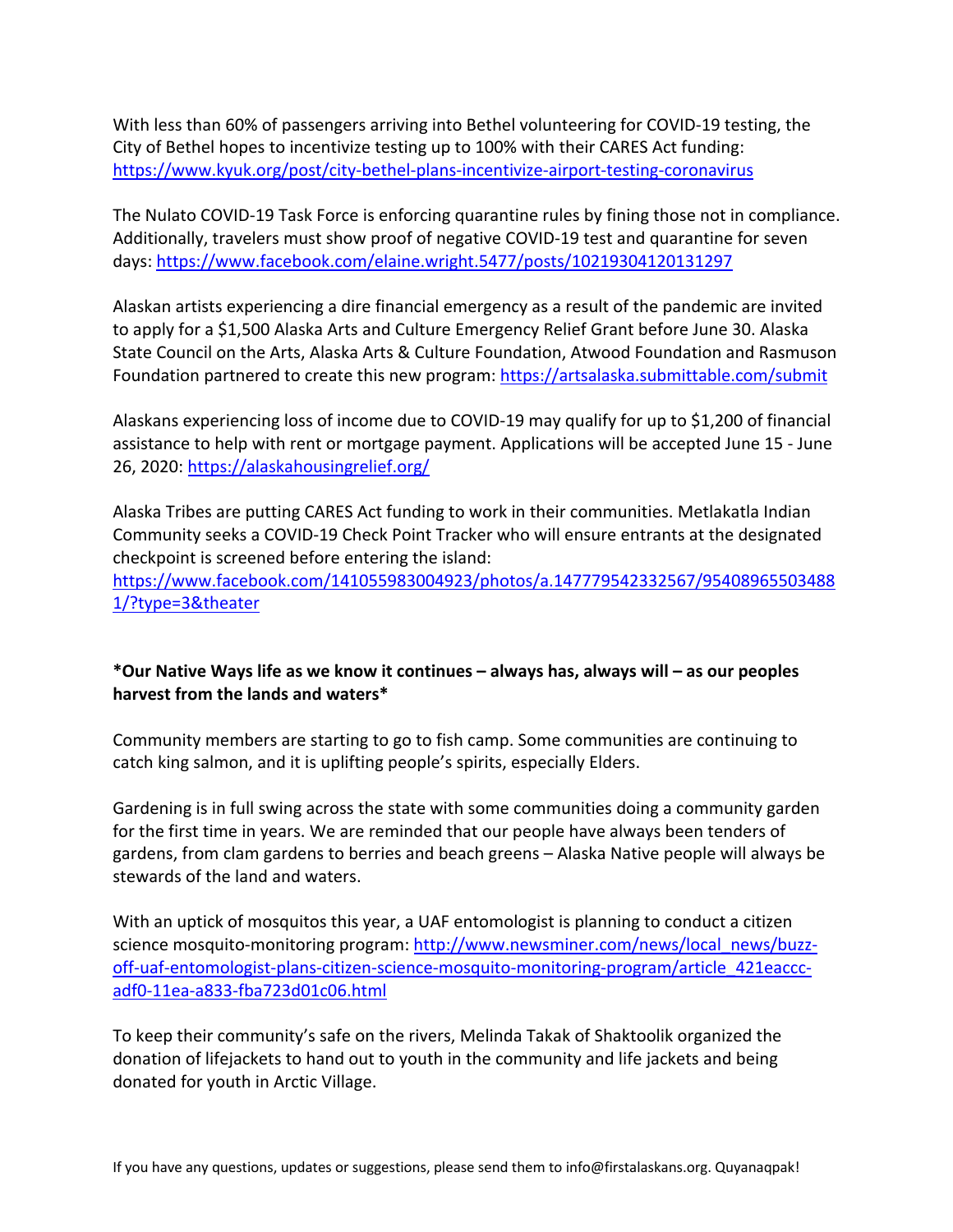## **\*Town Hall meetings and racial equity discussions are being held around the state\***

Following two Black Lives Matter protests in Bethel, KYUK held a community round table to share personal stories on understanding and discussing racial identity and equity. It was translated into Yugtun. Listen to the Bethel Community Round Table On Racial Equity: https://www.kyuk.org/post/listen-bethel-community-round-table-racialequity?fbclid=IwAR3Fg281f36rDVI8woSXoauB8U7pjajEbCl6Jt-7oQuto2ZivRgalOTr7YM

In response to public outcry at the lack of public opportunity to weigh in on law enforcement reform, Anchorage Mayor Ethan Berkowitz, Anchorage Police Chief Justin Doll and Deputy Chief Kenneth McCoy hosted a virtual town hall in Anchorage this week: https://www.facebook.com/watch/live/?v=695338884373686&ref=watch\_permalink

# **\*Many of our regions have come up with creative ways to keep us connected while maintaining the physical distancing necessary to keep our people and communities safe\***

With the continued risk of COVID-19 transmission, the community of Kake cancelled its original 4th of July plans but plans to host a fireworks show. Separately, some community members are hosting a duck race fundraiser for the Mackenzie Howard Memorial Scholarship Fund, while other small events are being considered, like socially-distanced games of corn hole.

Arctic Slope Native Association shared some tips on staying safe at Nalukataq this year: https://www.facebook.com/ArcticSlope/posts/3950674098341056

On May 30, Kaltag hosted a dedication ceremony for their new community hall, and looks forward to 100 years of settlement in their current location this August. Congratulations, Kaltag!

Copper River Native Association hosted an All Star Basketball Game with Kenny Dobbs: https://www.facebook.com/437546236287898/posts/4201605243215293/?d=n

# **\*Our people and organizations all over the state are making virtual space for cultural sharing, storytelling, connectedness and learning\***

People are thankful for the 2020 Virtual Celebration hosted by Sealaska Heritage Institute, which included a mix of live coverage, storytelling, interviews and performances from the 2018 Celebration. Watch #Cele2020 on YouTube: https://www.youtube.com/playlist?list=PLGoKk-JZWo1M7I9ZrE0SoMZwzGjIMuxzC

Native Peoples Action continues to host weekly Native Wellness Hour sessions at noon on Thursdays with a variety of guests. This week, their special guests were Cingarqaq Pavilla and Danielle Stickman who shared info and led a session on yoga: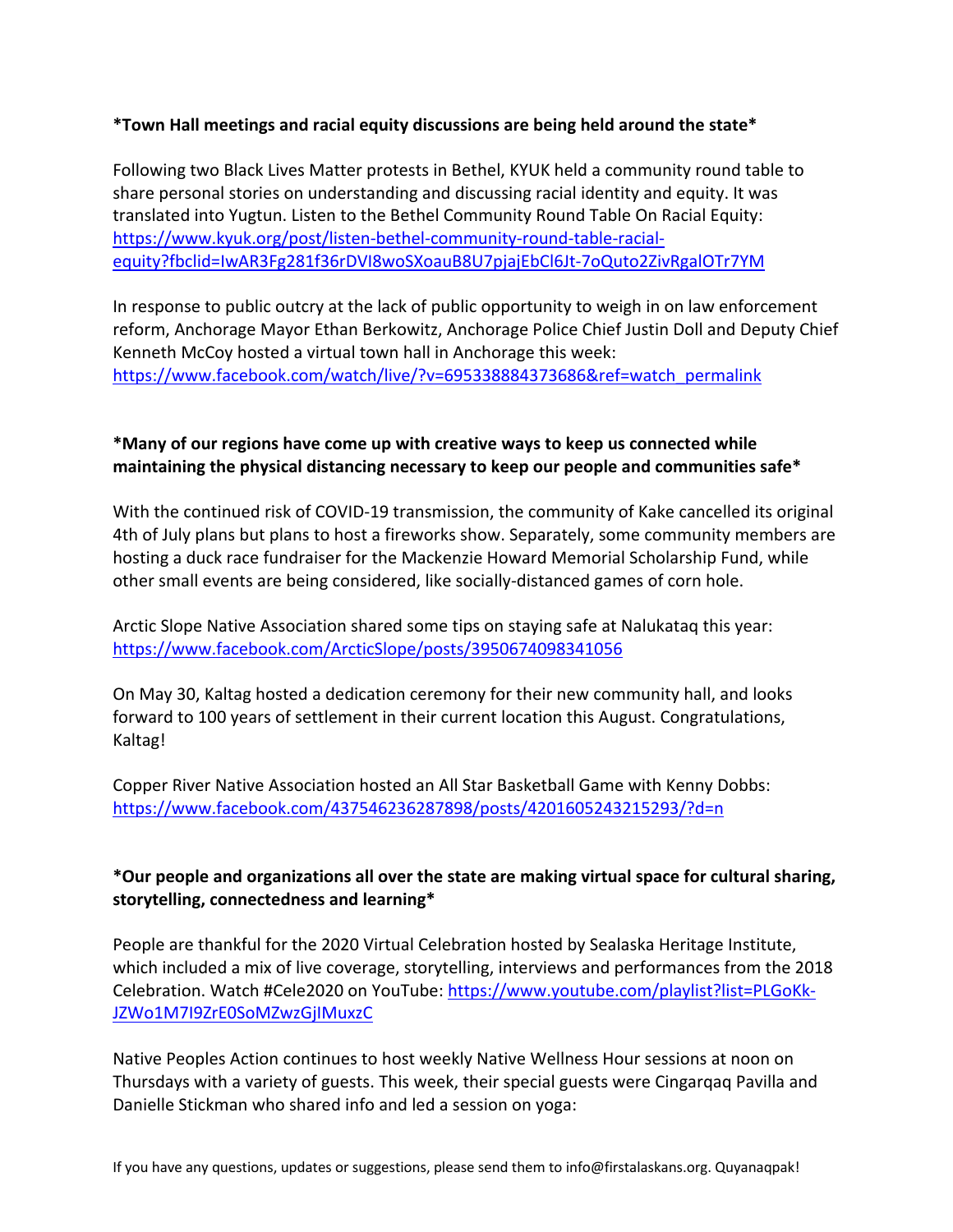## https://www.facebook.com/events/500133017392748/

Tanana Chiefs Conference continues to release their Legacy of Our Elders mini-documentaries each Friday. This week, they are featuring the story of Roy and Avis Sam of Northway: https://www.youtube.com/user/TananaChiefs

Ahtna, Inc. observed Ahtna Day on June 15. Their board felt it was important for employees to celebrate the values and traditions of the Ahtna culture – an important opportunity to reflect on the many things that make the Ahtna people and region special: https://www.facebook.com/Ahtna.Inc/photos/a.224549580905220/3736444156382394/?type =3&theater

### **\*Other Community Happenings and News\***

On June 18, Lt. Governor Kevin Meyer hosted a Virtual Town Hall Meeting on how they are working to ensure the fall Elections will be a safe experience during the COVID-19 outbreak in Alaska. Guests asked questions on what to expect when you vote in person, via absentee ballot, or early in Alaska while following social distancing and other COVID-19 guidelines: https://www.facebook.com/watch/live/?v=623999881796020&ref=watch\_permalink

At the Anchorage School Board meeting this week, ASD superintendent Deena Bishop was criticized for her district-wide email addressing nationwide scrutiny of policing in schools: https://www.adn.com/alaska-news/anchorage/2020/06/17/anchorage-school-districtsuperintendent-criticized-over-email-addressing-nationwide-scrutiny-of-police-in-schools/

Critics of the only finalist for the University of Wisconsin System's top leadership position, University of Alaska President Jim Johnsen, say his credentials and vision for the future are lackluster. Concerns included his comments referring to ANSEP and the UA Scholars program as de facto affirmative action, and that he was a minority when he worked at Doyon, Inc.: https://www.jsonline.com/story/news/education/2020/06/11/underwhelmed-concerns-lingerover-alaska-choice-lead-uw-system/5322307002/

Following his withdrawal for consideration of the UW President position and decision to remain in Alaska, the University of Alaska faculty union calls for Jim Johnsen's resignation as UA president: https://www.adn.com/alaska-news/education/2020/06/15/university-of-alaskafaculty-union-calls-for-jim-johnsens-resignation-as-president/

With two wildfires near Kotlik. Smokejumpers were deployed. The fire can be seen as far away as Nunam Iqua: https://akfireinfo.com/2020/06/17/smokejumpers-aircraft-working-to-containnews-fires-near-st-michael-kotlik/

Ravn Air Group, which recently declared bankruptcy and disrupted the only air service for many rural communities, announced they will receive \$31.6 million in relief under the CARES Act: